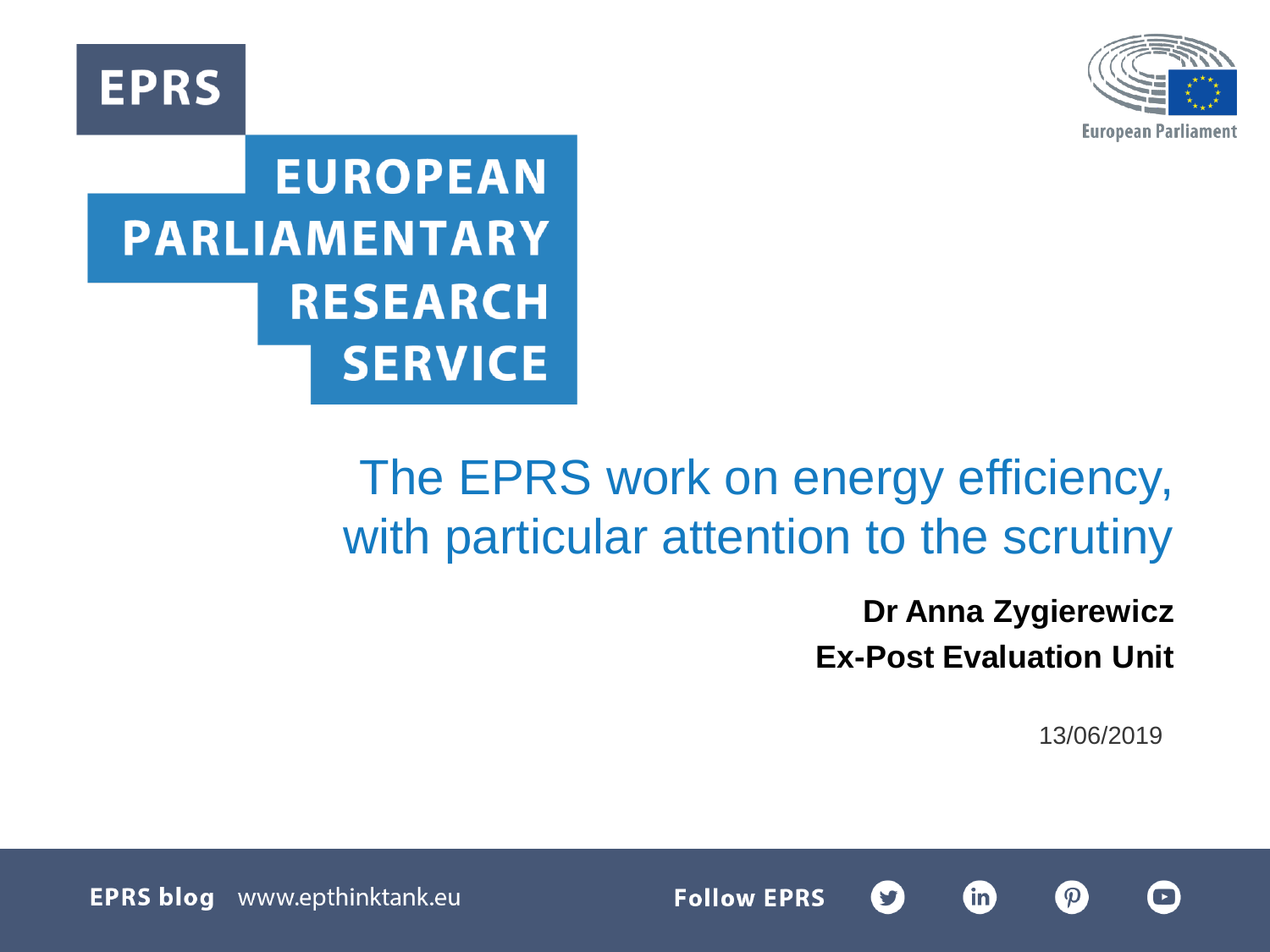

## Plan of the presentation

- 1. Presentation of the European Parliamentary Research Service (EPRS)
- 2. Presentation of the scrutiny work of the Ex-Post Evaluation Unit (EVAL)
- 3. Presentation of other kind of analyses prepared by the EPRS
- 4. Questions & answers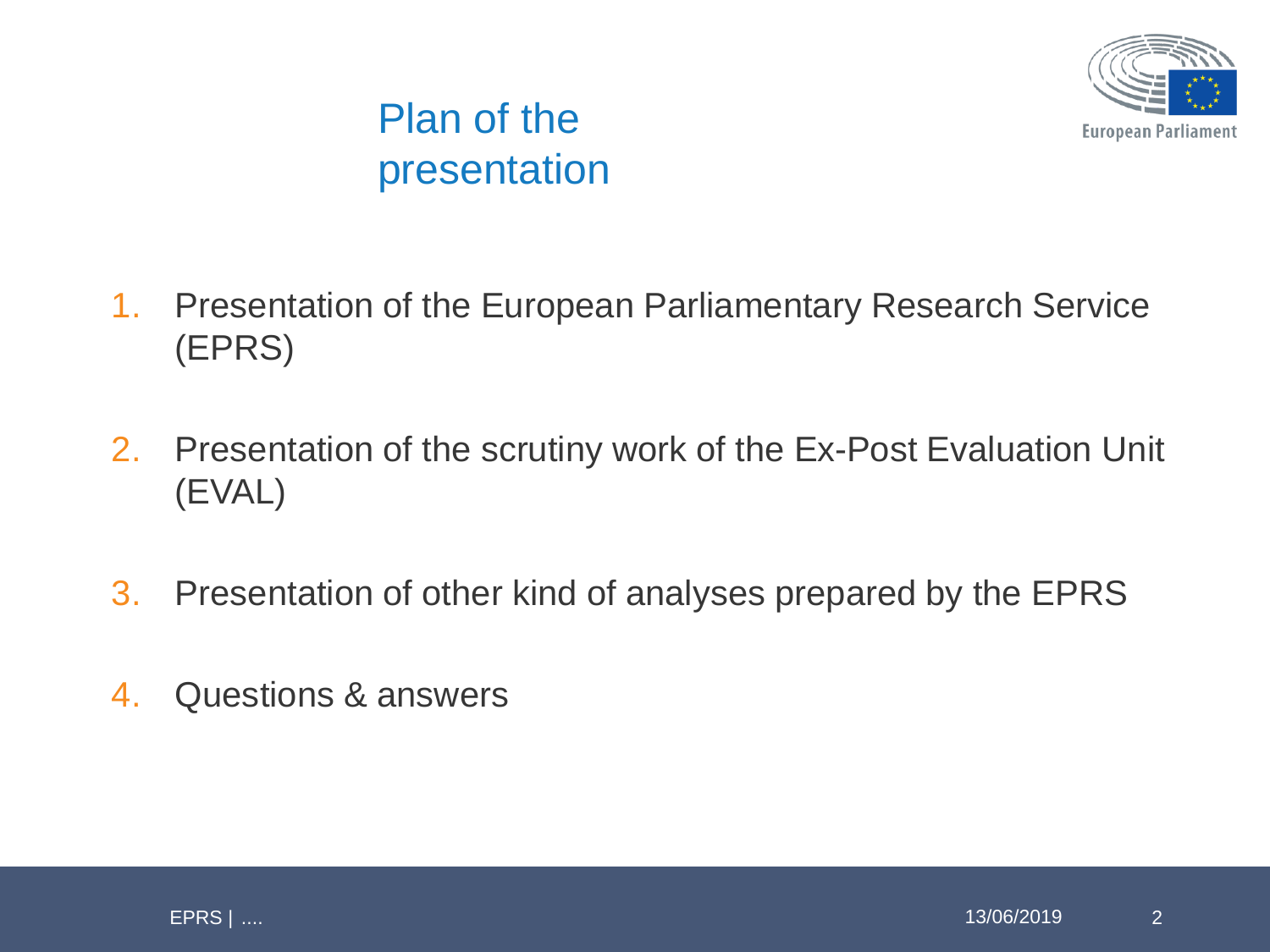

## European Parliamentary Research Service (EPRS)

- *Creation*: November 2013
- *Mission*: to provide Members of the European Parliament and parliamentary committees, with independent, objective and authoritative analysis to assist them in their parliamentary work
- *Structure:* three directorates of DG EPRS:
	- › Members' Research Service
	- › Library
	- › Impact Assessment and European Added Value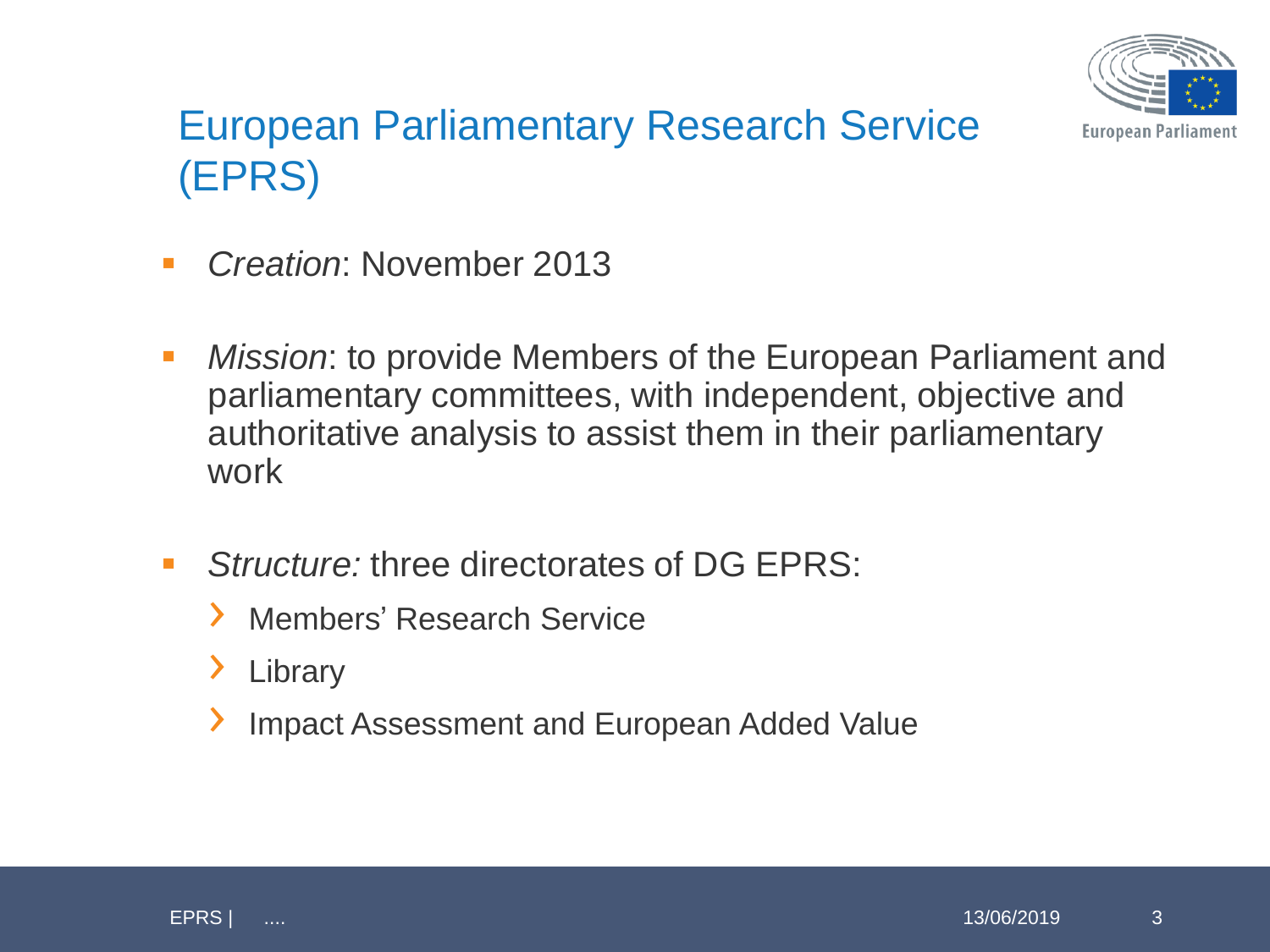

# *European implementation assessments (EIAs)*



- **Scrutiny of the** implementation of the EU law, policies and spending programmes
- In the area of energy efficiency:
	- *Energy Efficiency Directive*
	- *Ecodesign Directive*

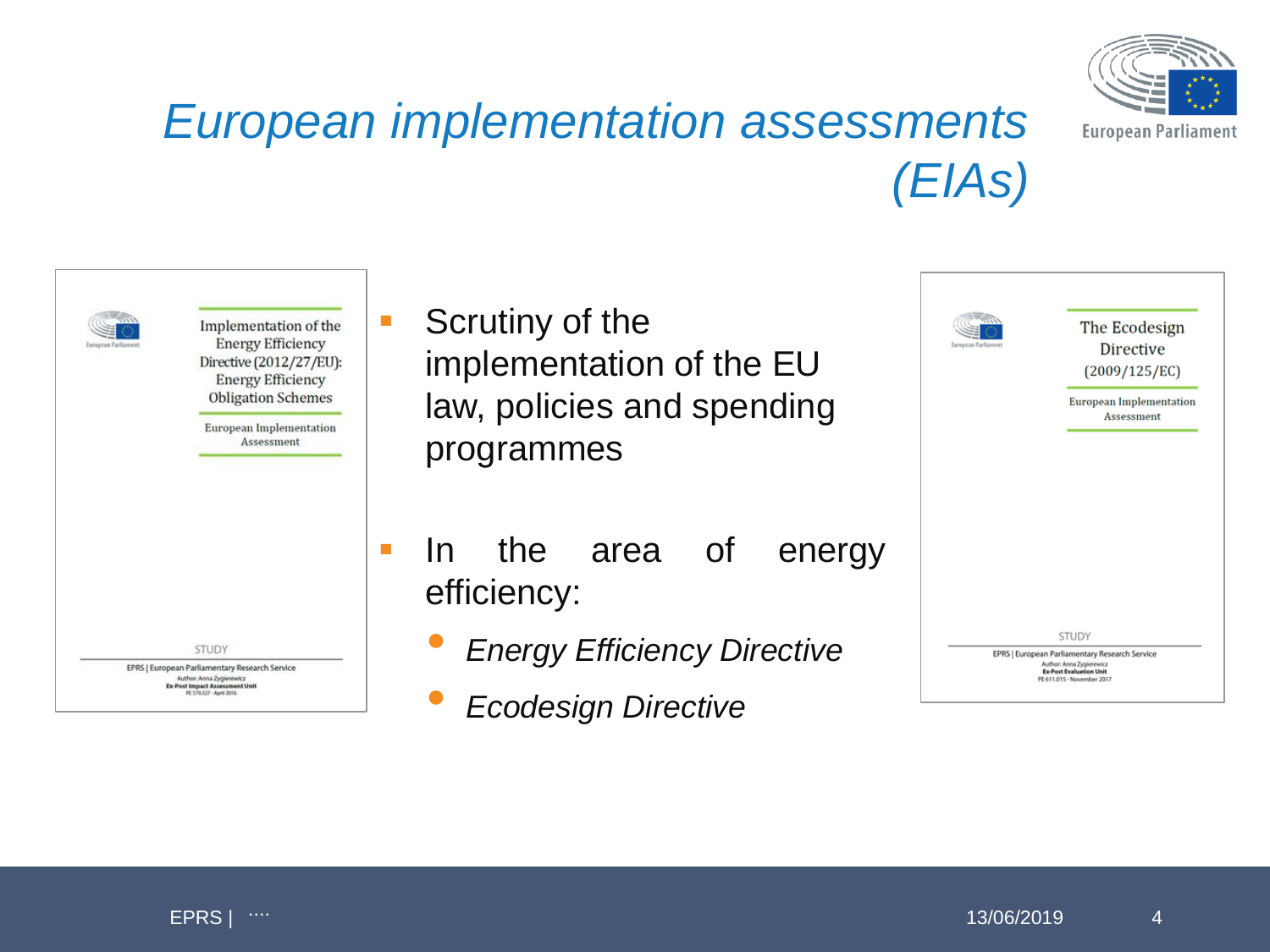# EIAs as support for implementation reports



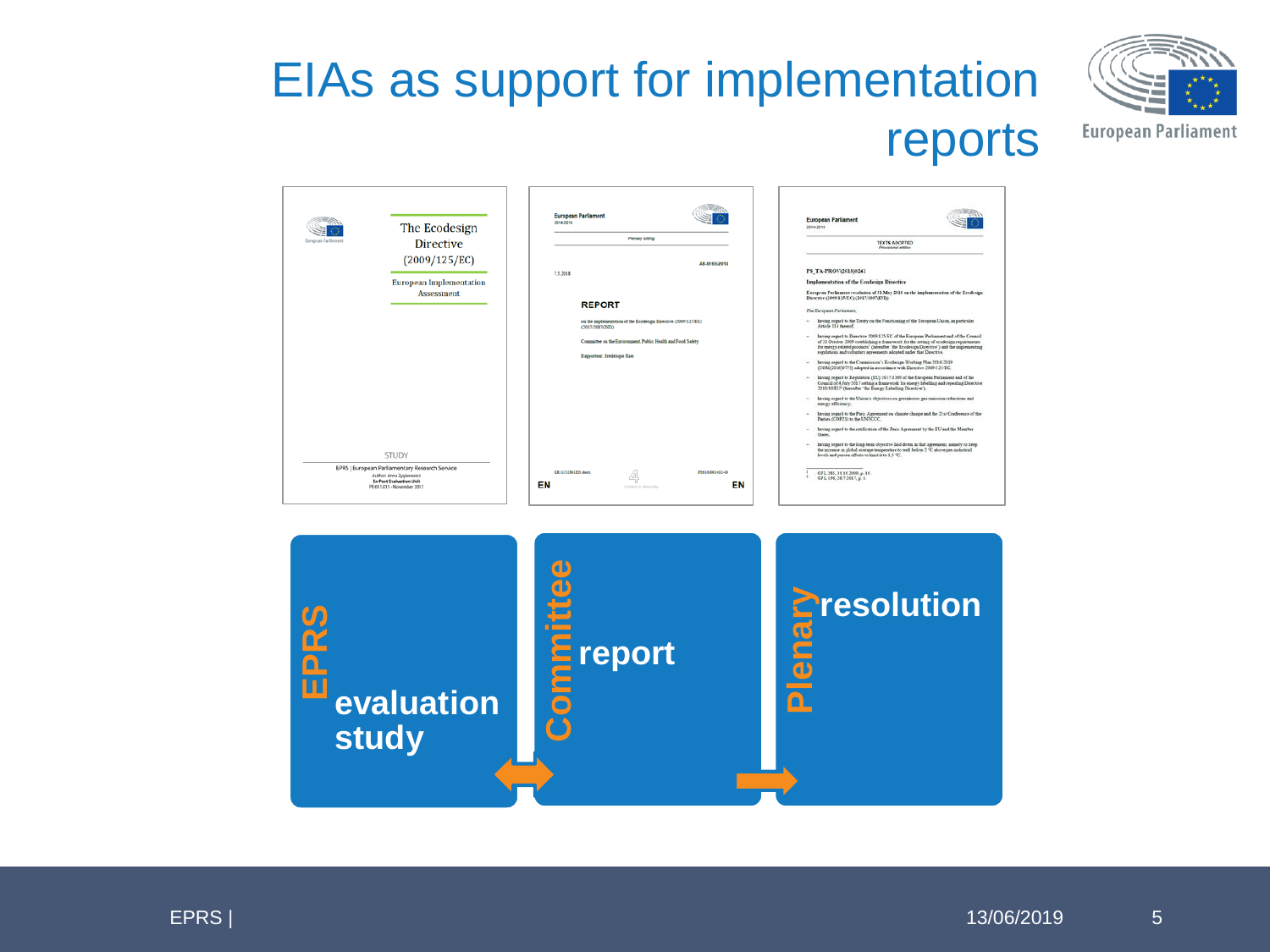

# *Rolling checklists*



- *Review Clauses in EU Legislation*
- *Special Reports of the European Court of Auditors*

Key reference materials to assist parliamentary committees in deciding what type of scrutiny of the European Commission and EU policies to engage in, and when and how best to

undertake it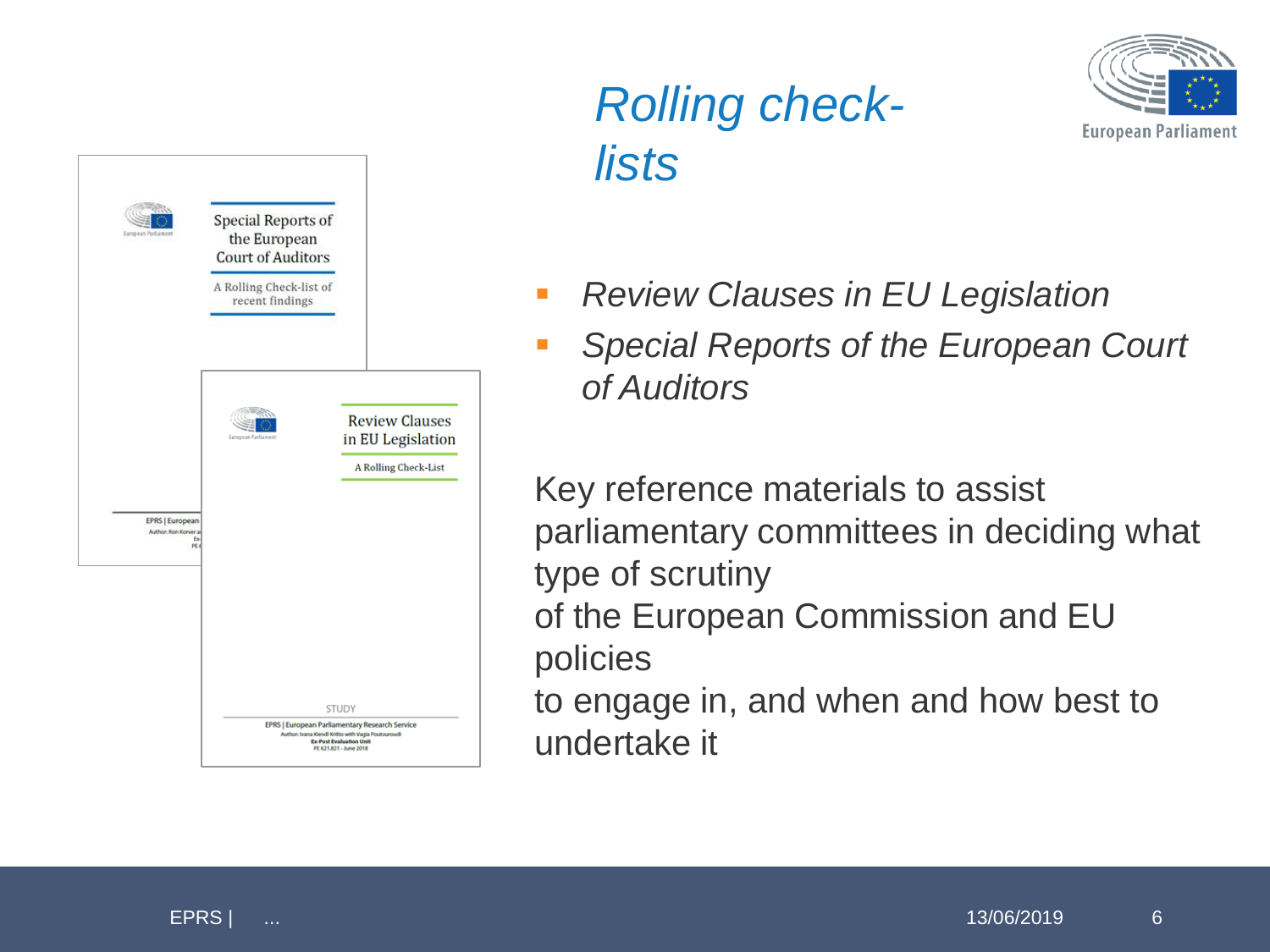## Other types of analysis prepared by EPRS



### Analysis ex-ante:

- *EU Legislation in Progress*
- *Initial Appraisal of a European Commission Impact Assessment*



### **Energy Efficiency**

Impact Assessment (SWD(2014) ADS, SWD(2016) ADS (summary)) of a Commission proposal for a directive of the European Perliament and of the Council amending Directive 2012/27/EU on Energy Efficency (COME2016) 761)

#### Background

This note seeks to provide an initial analysis of the strengths and weaknesses of the European Commiss impact assessment (M) accompanying the above proposal, submitted on 30 November 2016 and referred to Parliament's Committee on Industry, Research, and Energy. This proposal seeks to set a new binding energy efficiency target of 30 % reduction in energy consumption at the EU level by 2030. The aim is to further promote energy efficiency within the EU while at the same time correcting market failures and regulatory shortcomings of the existing energy efficiency ligislation.

The proposal was prepared by the Commission as part of its 'Oean Energy for AI' legislative package. It is linked with other proposals included in the package, namely those related to the Energy Performance of Buildings Directive (EPBD), the Governance of Energy Union Directive, and the Electricity Market Design Regulation.<sup>1</sup> To date, progress in energy efficiency in the EU has not been sufficient to meet the target for energy consumption reduction planned for 2030 and agreed by the European Council in October 2014 (27% reduction in consumption compared to the business-as-usual projections made in 2007, with a view to increasing this to 30%) (iA, p.8). Moneover, the European Parliament has called for a more ambitious energy efficiency target of 40 % reduction.<sup>2</sup> The IA report which is the subject of this appraisal presents various policy somerios and certain options. These include several possible levels of EU-wide energy efficiency targets ('EUCO' scenarios) as well as options specific to existing rules (energy saving obligations and provisions on individual metering for electricity, gas and thermal heating (Articles 7 and Articles 9 to 11 respectively of the current legislation).

#### Problem definition

The 1A describes the main problem as "mudficient progress in energy efficiency that holds back the full benefits" which means that the investments that would ensure sufficient progress have not been made, due to both market and regulatory falsees DA, p.El. As examples of such falsees the SA mentions (among others) 'information failures', high transaction costs for small projects, capital market failures, and 'lack of clear signals for companies to become actors in an energy efficiency market' (IA, p.8).

The 1A states that the drivers of the problem (e.g. incorrect and sub-optimal implementation of the 2020 policy framework, bethnical progress not reflected in the current regulation, poor access to capital and lack of

<sup>1</sup> for further information, see N. Says, Sponsof Energy (Photocy Direction, DNS, February 2017, A. Whites, <u>Energy Furthermann of</u><br>Buildings, EPSA: Helvery 2017, A.Minison, <u>Goodmann of the Direct</u> United, Sponsor, DD, F. appraise of a Commission of, EPRS, February, 2017.<br><sup>7</sup> European Portlament (workstop, "Towards a European Energy Union", December 2015.

EPRS | European Parliamentary Research Service

Author: Vadim Koncounko Ex-Ante Impact Assessment Unit PE 558,500





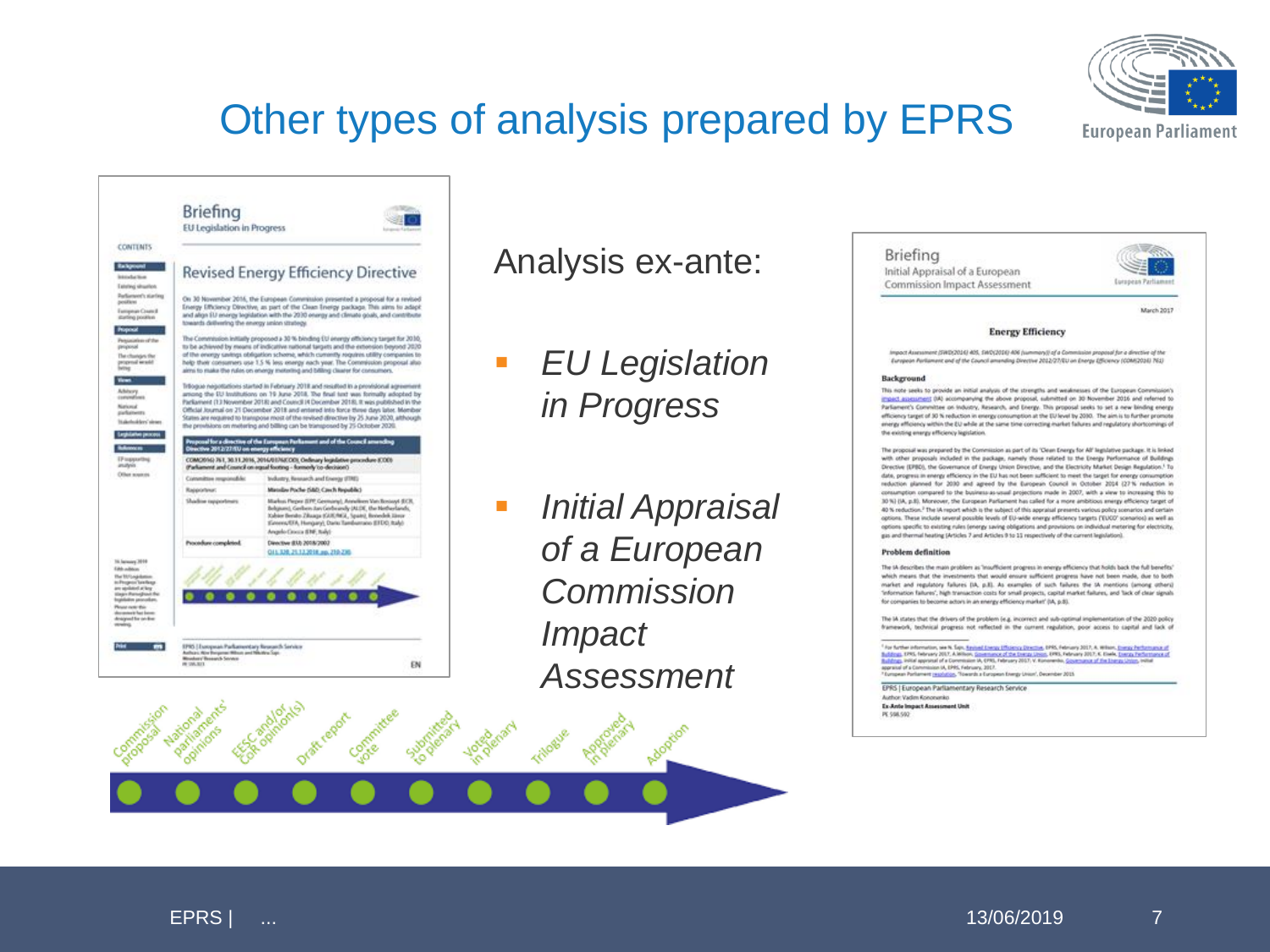## Other types of analysis/presentations prepared by EPRS





- *Infographics*
- *Animated infographics*
- *Legislative train*





proposal to revise Directive 2012/27/EU on Energy Efficiency. This would adapt the existing Directive in order to meet EU climate and energy targets for 2030 and align it with other aspects of the Clean Energy package.

- The main provisions of the Commission proposal for a revised Energy Efficiency Directive (EED) are the following
- · a 30 % binding target for reduced energy consumption by 2030 (compared with 2007 levels); this goes beyond the indicative target of at least 27 % set by the European Council in October 2014; the target will be achieved by national energy efficiency contributions;
- · an extended energy savings obligation for the 2021-2030 period; the methodology for calculating energy savings is reviewed and amended; it obliges Member States to invest a share of energy savings in energy-poor households;
- . new requirements for metering in relation to natural gas, district heating, cooling and domestic hot water; from 1 January 2020 all newly installed district heating and cooling meters and domestic hot water meters will have to be remotely readable; the existing devices will either have to be upgraded to these requirements or be replaced by 1 January 2027 (unless a Member State can prove that it is not cost-efficient);
- . greater transparency in Member States on billing information, as the introduction of clear rules on the allocation of heating